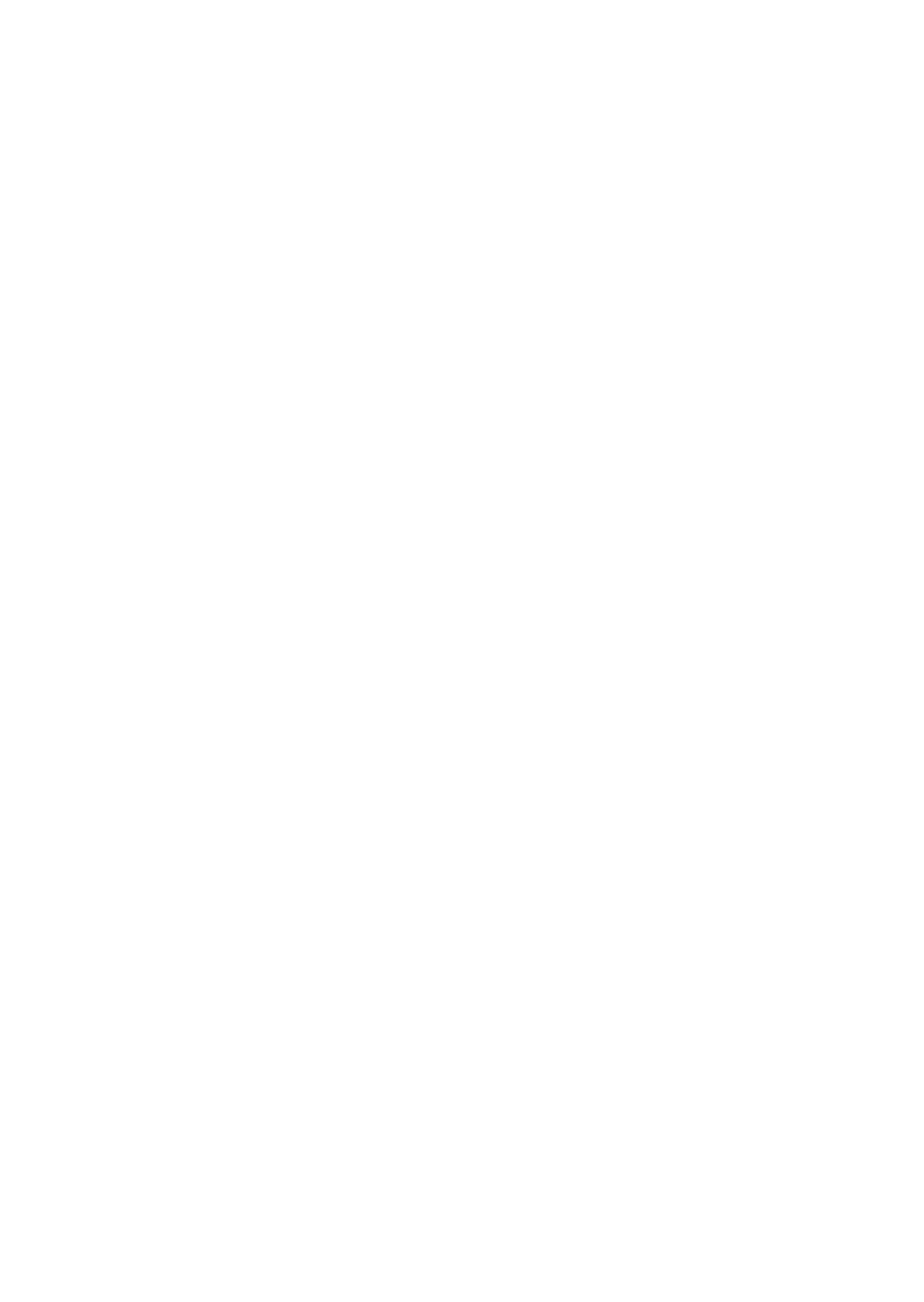

## **COURTS-MARTIAL APPEALS ACT 1983**

# **REVISED**

**Updated to 21 May 2020**

#### **Introduction**

This Revised Act presents the text of the Act as it has been amended since enactment, and preserves the format in which it was passed.

#### **Related legislation**

This Act is not collectively cited with any other legislation. However, it deals with the same subject matter as the legislation below.

*Defence Acts 1954 to 2015*: this is a group of Acts included in this collective citation, to be construed together as one (*Defence (Amendment) Act 2015*, s. 4(2)). The Acts in the collectively cited group are:

- *Defence Act 1954* (18/1954)
- *Defence (Amendment) (No. 2) Act 1960* (44/1960)
- *Defence (Amendment) Act 1979* (1/1979)
- *Defence (Amendment) (No. 2) Act 1979* (28/1979)
- *Defence (Amendment) Act 1987* (8/1987)
- *Defence (Amendment) Act 1990* (6/1990)
- *Defence (Amendment) Act 1998* (31/1998)
- *Defence (Amendment) Act 2006* (20/2006)
- *Defence (Amendment) Act 2007* (24/2007)
- *Defence (Amendment) Act 2011* (17/2011)
- *Defence (Amendment) Act 2015* (24/2015)

Acts previously included in the group but now repealed are:

- *Defence (Amendment) Act 1960* (22/1960)
- *Defence (Amendment) Act 1993* (18/1993)

*Defence Acts 1954 to 1997*: this is a group of Acts included in this collective citation, to be construed together as one (*Criminal Law Act 1997*, s. 14 and sch. 2). The Acts in the collectively cited group are:

- *Defence Act 1954* (18/1954)
- *Defence (Amendment) (No. 2) Act 1960* (44/1960)
- *Defence (Amendment) Act 1979* (1/1979)
- *Defence (Amendment) (No. 2) Act 1979* (28/1979)
- *Defence (Amendment) Act 1987* (8/1987)
- *Defence (Amendment) Act 1990* (6/1990)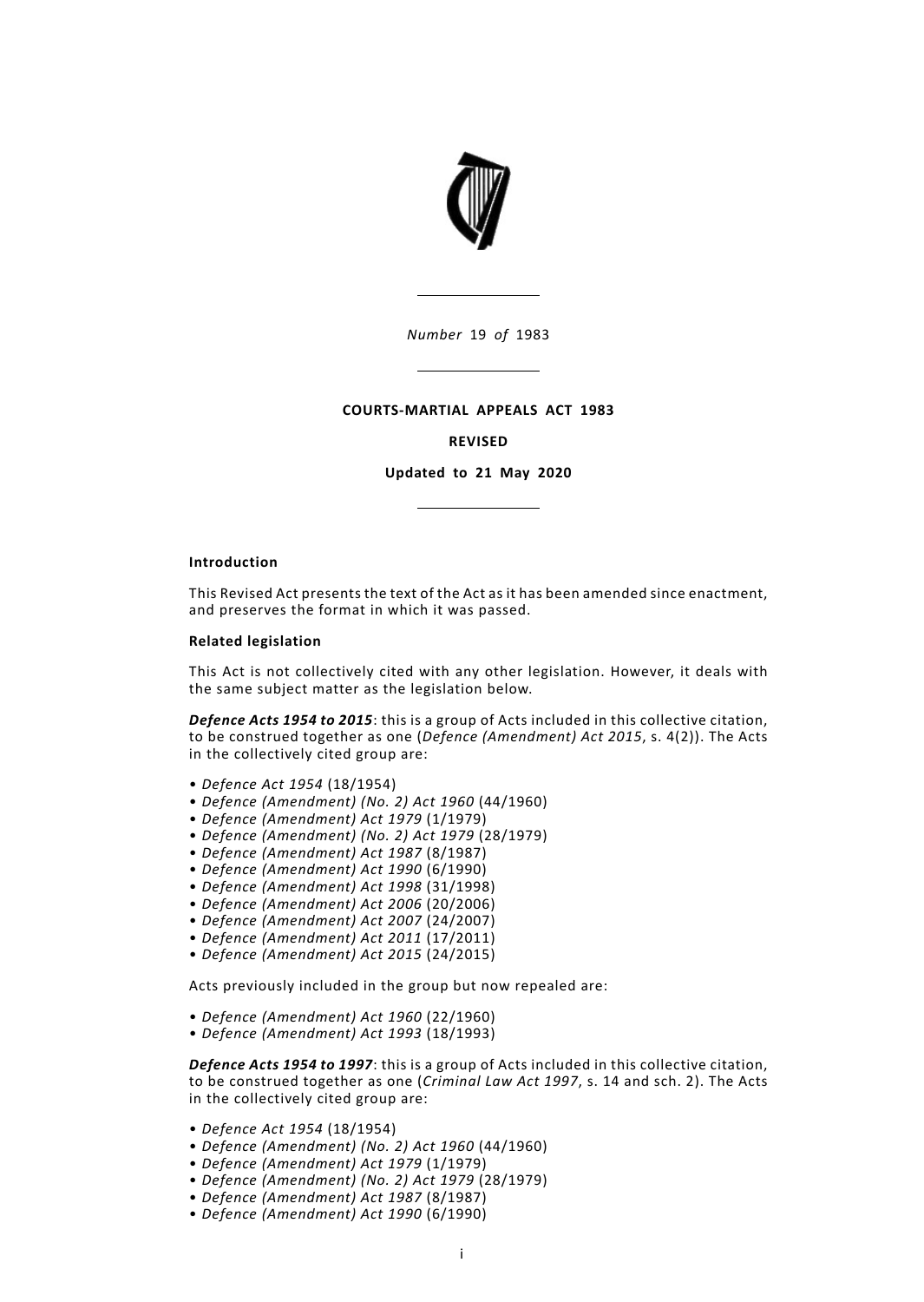• *Criminal Law Act 1997* (14/1997)

Acts previously included in the group but now repealed are:

- *Defence (Amendment) Act 1960* (22/1960)
- *Defence (Amendment) Act 1993* (18/1993)

The following legislation deals with related subject matter:

- *Civil Defence Act 2002 (16/2002)* (not amended)
- *Ombudsman (Defence Forces) Act 2004 (36/2004)*
- *Defence (Miscellaneous Provisions) Act 2009 (35/2009)*

## **Annotations**

This Revised Act is not annotated and only shows textual amendments. An annotated version of this revision is also available which shows textual and non-textual amendments and their sources. It also shows editorial notes including statutory instruments made pursuant to the Act and previous affecting provisions.

## **Material not updated in this revision**

Where other legislation is amended by this Act, those amendments may have been superseded by other amendments in other legislation, or the amended legislation may have been repealed or revoked. This information is not represented in this revision but will be reflected in a revision of the amended legislation if one is available. A list of legislative changes to any Act, and to statutory instruments from 1972, may be found linked from the page of the Act or statutory instrument at www.irishstatutebook.ie.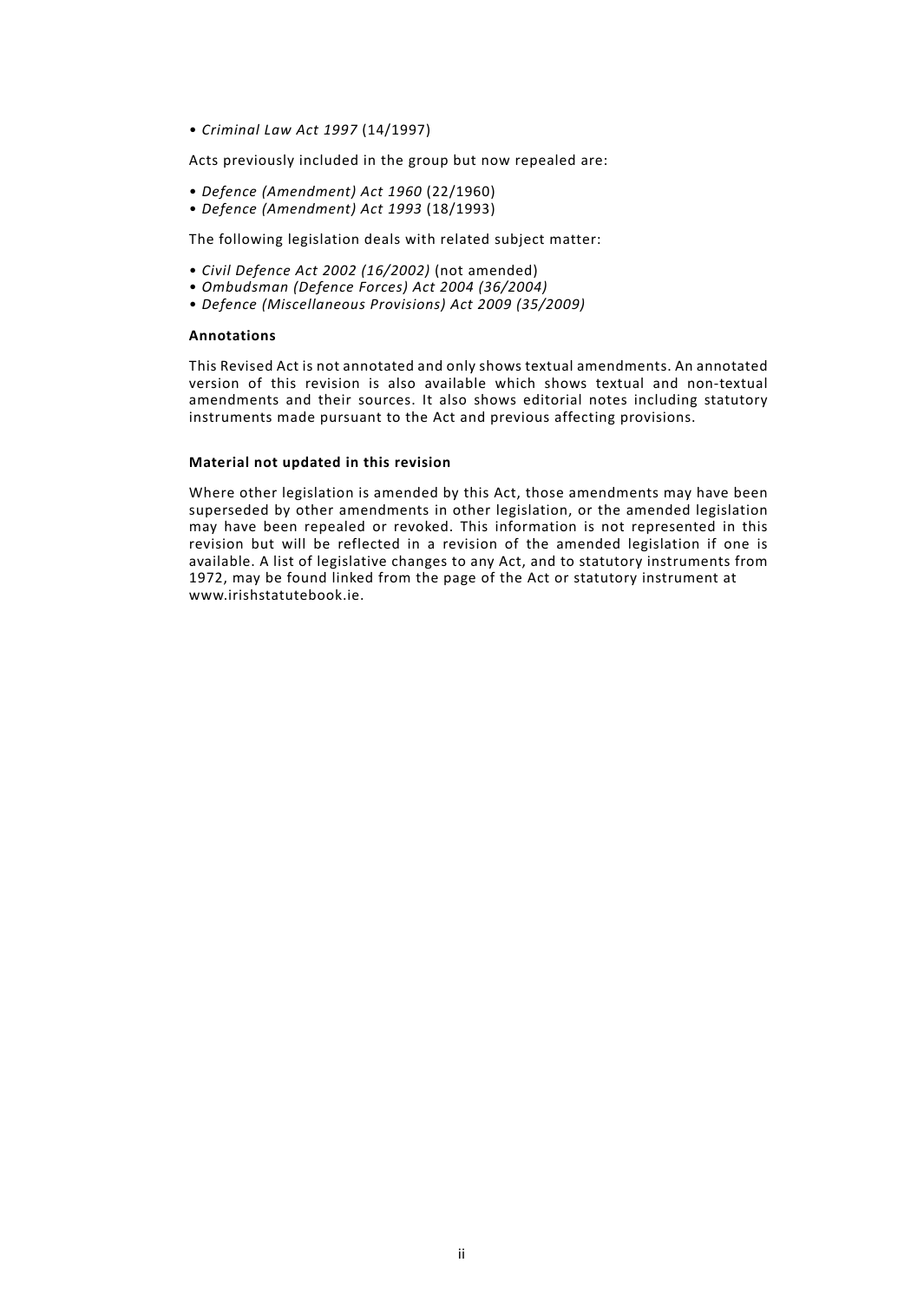

# **COURTS-MARTIAL APPEALS ACT 1983**

#### **REVISED**

## **Updated to 21 May 2020**

# ARRANGEMENT OF SECTIONS

## [PART](#page-6-0) I

#### PRELIMINARY AND GENERAL

#### Section

- [1.](#page-6-1) [Short](#page-6-1) title.
- [2.](#page-6-2) [Commencement](#page-6-2) of *[Part](#page-12-0) III*.
- [3.](#page-6-3) [Definitions.](#page-6-3)
- [3A.](#page-6-3) [Performance](#page-7-0) of functions of military judge by Circuit Judge
	- [4.](#page-7-1) [Expenses.](#page-7-1)
	- [5.](#page-7-2) [Amendment](#page-7-2) of section 202 of Act of 1954.
	- [6.](#page-7-3) [Amendment](#page-7-3) of section 203 of Act of 1954.
	- [7.](#page-8-0) [Amendment](#page-8-0) of section 215 of Act of 1954.
	- [8.](#page-8-1) [Restriction](#page-8-1) of section 224 of Act of 1954.

# [PART](#page-8-2) II

# COURTS-MARTIAL APPEAL COURT

- [9.](#page-8-3) Establishment and constitution of the [Courts-Martial](#page-8-3) Appeal Court.
- [10.](#page-8-4) Court to be a [superior](#page-8-4) court of record, etc.
- [11.](#page-9-0) [Registrar](#page-9-0) of the Court.
- [12.](#page-9-1) Sittings and [procedure](#page-9-1) of the Court.
- [13.](#page-9-2) Right of [appeal](#page-9-2) to the Court.
- [14.](#page-9-3) Appeal to the [Supreme](#page-9-3) Court.
- [15.](#page-9-4) [Interlocutory](#page-9-4) applications.
- [16.](#page-9-5) [Consequential](#page-9-5) orders of the Court.
- [17.](#page-9-6) [Hearing](#page-9-6) of appeal by the Court.
- [18.](#page-9-7) [Jurisdiction](#page-9-7) of the Court.
- [19.](#page-9-8) [Finding](#page-9-8) of guilty but insane.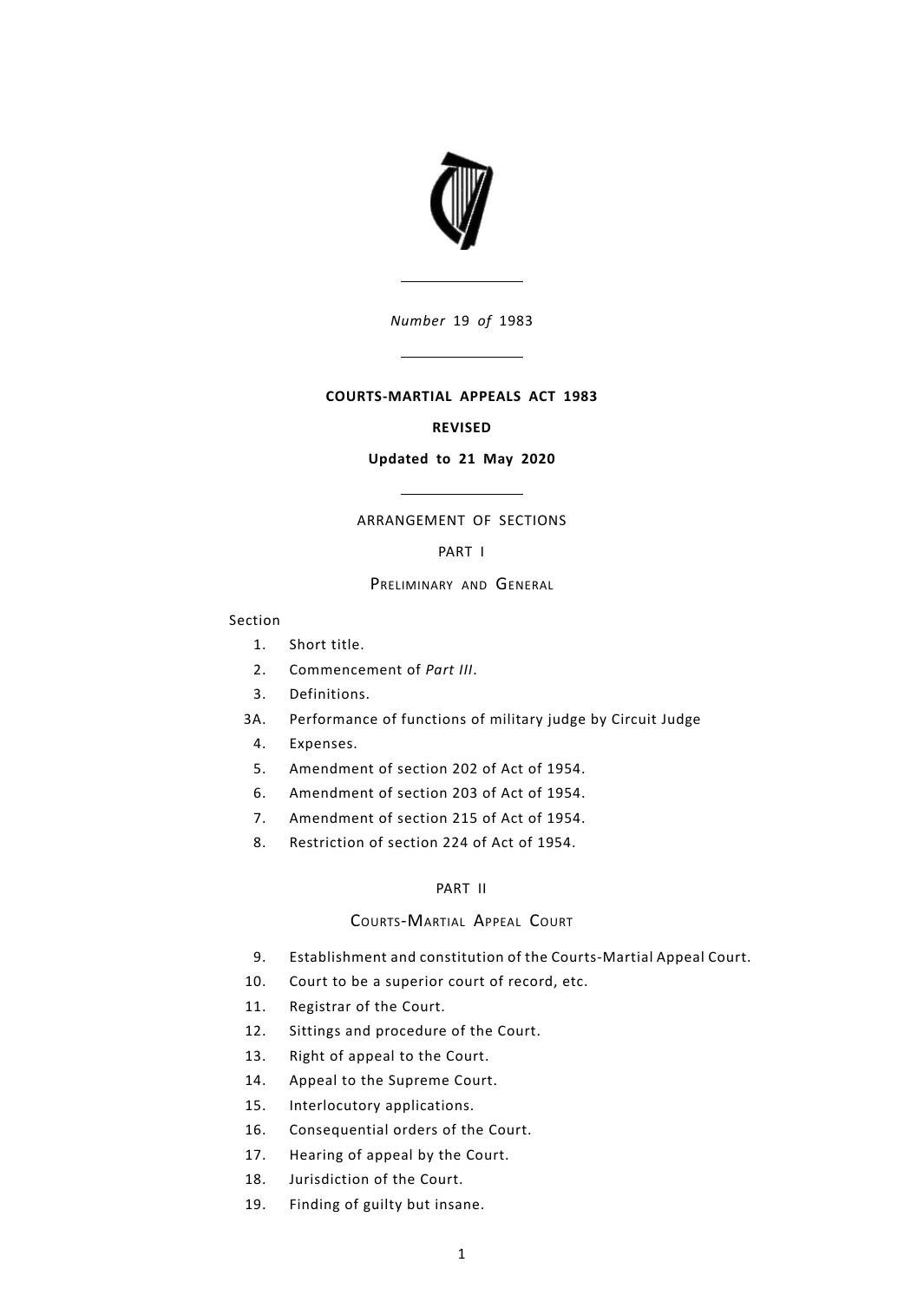- [19A.](#page-9-9) Appeals (mental [disorder](#page-9-9) at time of trial).
- [19B.](#page-10-0) Appeals (mental disorder at time of [commission](#page-10-0) of offence).
- 19C. Appeals (supplementary provisions).
- [20.](#page-11-0) [Convictions](#page-11-0) and sentences of the Court, etc.
- [21.](#page-11-1) [Postponement](#page-11-1) of execution of sentence of death.
- [22.](#page-11-2) [Defence](#page-11-2) of appeal.
- [22A.](#page-11-3) Case stated for the court on [question](#page-11-3) of law.
- [22B.](#page-11-4) Review of certain [sentences.](#page-11-4)
- [23.](#page-11-5) Rules of [court.](#page-11-5)
- [24.](#page-12-1) [Application](#page-12-1) of *[Part](#page-8-2) II*.

## [PART](#page-12-0) III

#### LEGAL AID

- [25.](#page-12-2) [Definitions](#page-12-2) for *[Part](#page-12-0) III*.
- [26.](#page-12-3) Legal aid (preliminary [proceedings\)](#page-12-3) certificate.
- [27.](#page-12-4) Legal aid [\(court-martial\)](#page-12-4) certificate.
- [27A.](#page-13-0) Legal aid (case stated) [certificate.](#page-13-0)
	- [28.](#page-14-0) Legal aid [\(Courts-Martial](#page-14-0) Appeal Court) certificate.
	- [29.](#page-15-0) Legal aid (Supreme Court) [certificate.](#page-15-0)
	- [30.](#page-16-0) Payment of [expenses](#page-16-0) of legal aid.
	- [31.](#page-16-1) [Restriction](#page-16-1) of *[section](#page-9-7) 18*.
	- [32.](#page-16-2) [Statement](#page-16-2) as to means.
- [33.](#page-16-3) [Regulations.](#page-16-3)
- [34.](#page-17-0) Penalty for false or misleading [statements.](#page-17-0)

ACTS REFERRED TO

Defence Act, 1954 1954, No. 18 Defence Acts, 1954 to 1979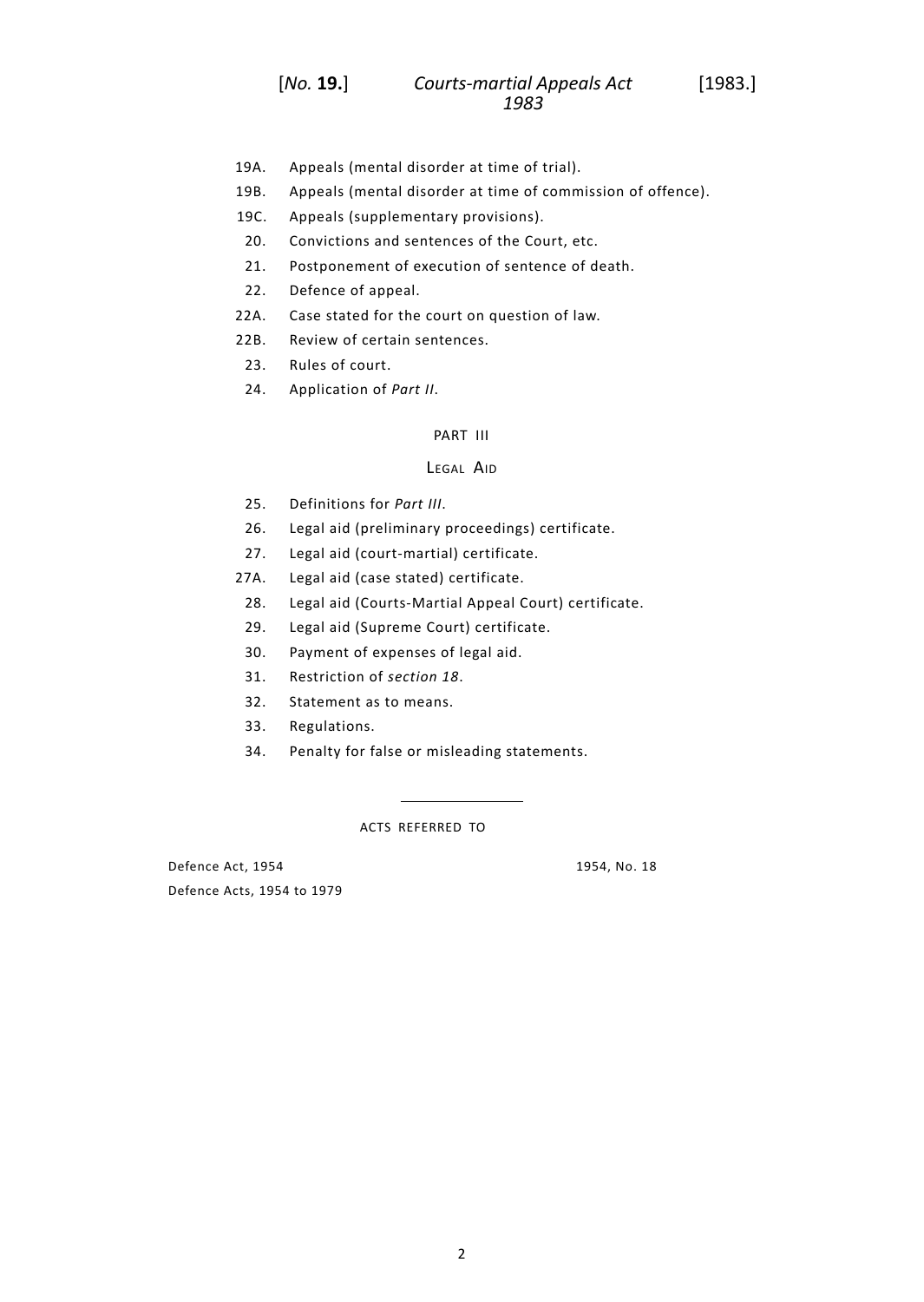

### **COURTS-MARTIAL APPEALS ACT 1983**

### **REVISED**

## **Updated to 21 May 2020**

AN ACT TO ESTABLISH A COURTS-MARTIAL APPEAL COURT, TO MAKE PROVISION FOR THE GRANT BY THE STATE OF FREE LEGAL AID IN CERTAIN COURTS-MARTIAL CASES AND TO PROVIDE FOR MATTERS CONNECTED THEREWITH. [29*th June*, 1983]

<span id="page-6-1"></span><span id="page-6-0"></span>BE IT ENACTED BY THE OIREACHTAS AS FOLLOWS:

# PART I

PRELIMINARY AND GENERAL

<span id="page-6-2"></span>Short title. **1.**—This Act may be cited as the Courts-Martial Appeals Act, 1983.

<span id="page-6-3"></span>Commencement of *[Part](#page-12-0) III.* **2.**—*[Part](#page-12-0) III* of this Act shall come into operation on such day as may be fixed therefor by order of the Minister.

Definitions. **3.**—In this Act—

F1**[** "Act of 1947" means the Courts of Justice Act 1947; **]**

"the Act of 1954" means the Defence Act, 1954;

"the Court" means the Courts-Martial Appeal Court established by section 9;

"the Minister" means the Minister for Defence.

F1**[** "military judge"—

- (*a*) means a military judge appointed under Chapter IVC of Part V of the Act of 1954, and
- (*b*) in relation to the performance of the functions of a military judge under this Act or any instrument made under it, where a temporary designation of a Circuit Judge to carry out the functions of a military judge has been made under section 11A of the Act of 1947, references to the performance of such functions shall be construed in accordance with section 3A.**]**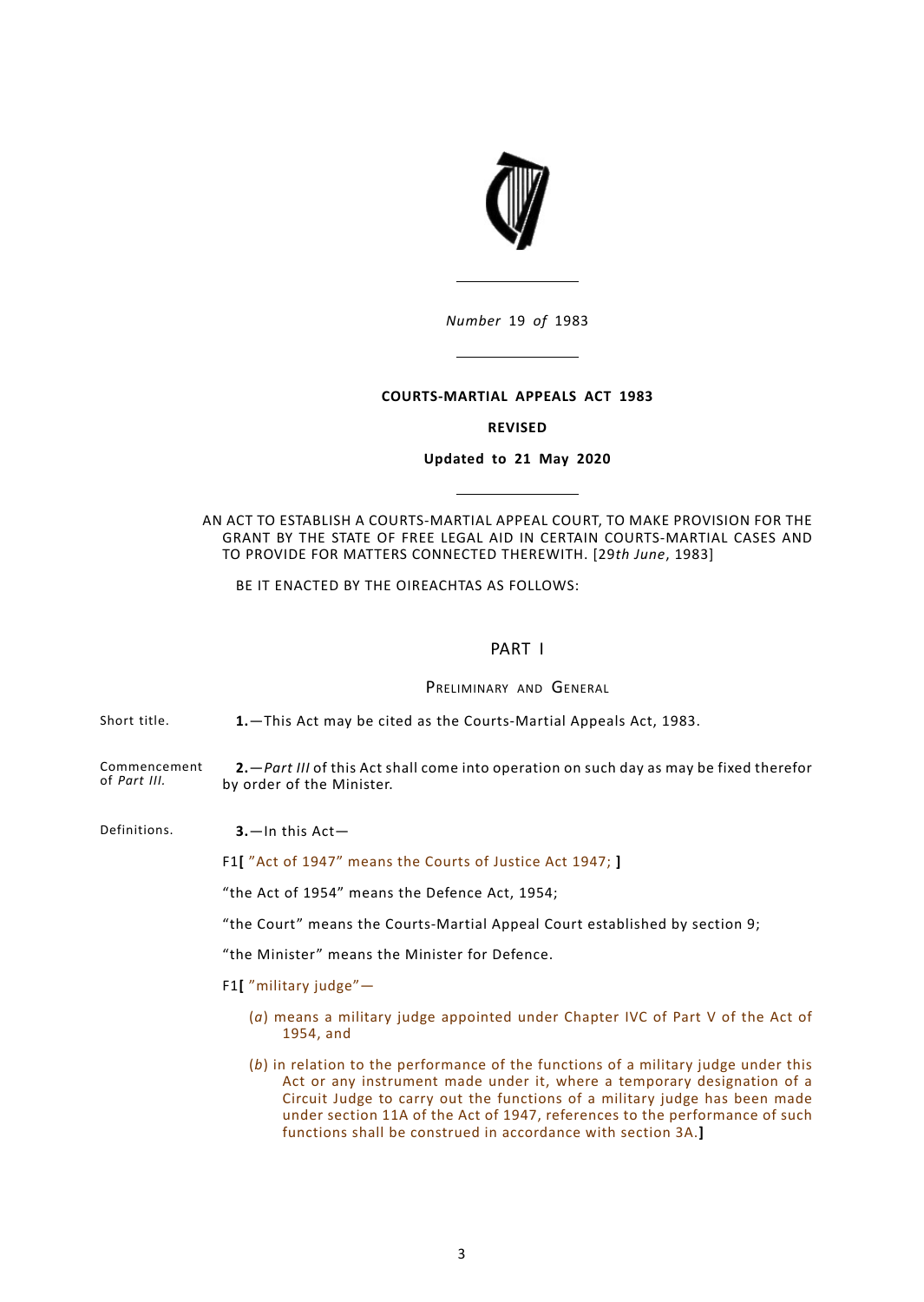<span id="page-7-0"></span>PT. I S. 3A. [*No.* **19.**]

<span id="page-7-2"></span><span id="page-7-1"></span>F3**[** Performance of functions of military judge by Circuit Judge. **3A**.—(1) Where a Circuit Judge has been temporarily designated under section 11A of the Courts of Justice Act 1947 pursuant to a request under section 184LA of the Act of 1954, notwithstanding the definition of military judge in section 3, references in this Act, or any instrument made under it, to a military judge in relation to the carrying out of the functions of a military judge under this Act, or any instrument made under it, shall be construed in accordance with such temporary designation of such Circuit Judge and nothing in this Act, or any statutory instrument made under it, shall be construed as preventing such Circuit Judge from carrying out such functions of a military judge. (2) In this section 'Circuit Judge' has the meaning assigned to it by the Act of 1947.**]** Expenses. **4.**—The expenses incurred by a Minister of the Government in the administration of this Act shall, to such extent as may be sanctioned by the Minister for Finance, be paid out of moneys provided by the Oireachtas. Amendment of section 202 of Act of 1954. **5.**—Section 202 of the Act of 1954 is hereby amended— (*a*) by the substitution of the following paragraph for paragraphs (*b*) and (*c*) of subsection (1): "(*b*) the court-martial shall order that such person be kept in custody in an institution suitable for the detention of such person until such time as he is fit to take his trial or until his release is sooner ordered by the Minister or the High Court, which court shall for that purpose have all the powers which a judge of the Central Criminal Court would have had if the case had been tried before him.", and (*b*) by the substitution of the following subsection for subsection (2): "(2) A finding under this section shall not require confirmation or be subject to revision.", and that section, as so amended, is set out in the Table to this section. TABLE 202.—(1) Where at the trial by court-martial of a person charged with an offence it appears that such person is by reason of insanity unfit to take his trial, the following provisions shall have effect, that is to say:— (*a*) the court-martial shall find specially that fact; (*b*) the court-martial shall order that such person be kept in custody in an institution suitable for the detention of such person until such time as he is fit to take his trial or until his release is sooner ordered by the Minister or the High Court, which court shall for that purpose have all the powers which a judge of the Central Criminal Court would have had if the case had been tried before him. (2) A finding under this section shall not require confirmation or be subject to revision.

Amendment of section 203 of Act of 1954.

- <span id="page-7-3"></span>**6.**—Section 203 of the Act of 1954 is hereby amended—
	- (*a*) by the substitution of the following paragraph for paragraphs (*b*) and (*c*) of subsection (1):
		- "(*b*) the court-martial shall order that such person be kept in custody in an institution suitable for the detention of such person until further order of the High Court, which court shall for that purpose have all the powers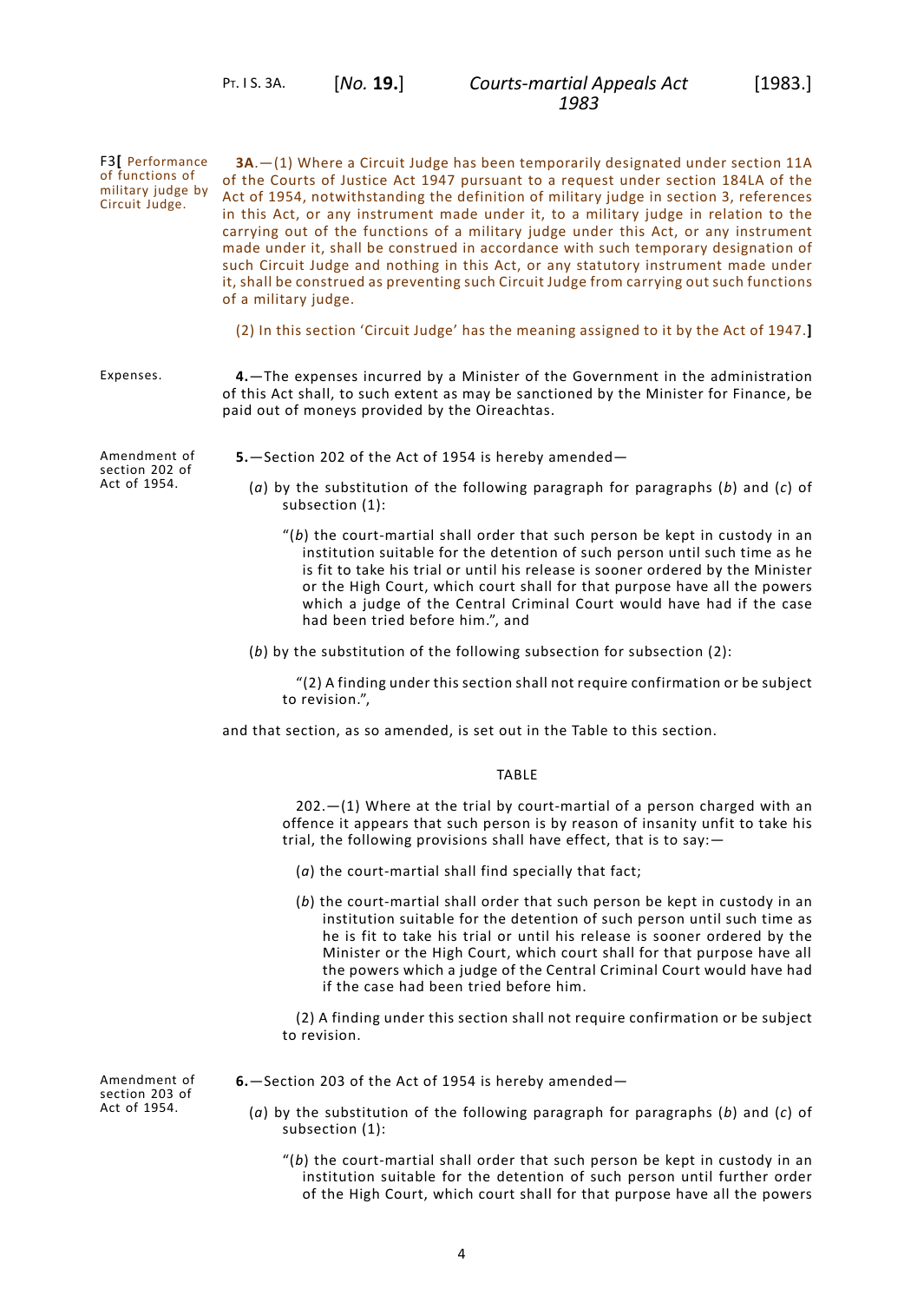PT. I S. 6 [*No.* **19.**]

which a judge of the Central Criminal Court would have had if such person had been tried before him.", and

(*b*) by the substitution of the following subsection for subsection (2):

"(2) A finding under this section shall not require confirmation or be subject to revision.",

and that section, as so amended, is set out in the Table to this section.

### TABLE

203.—(1) Where at the trial by court-martial of a person charged with an offence it appears that such person did the act or made the omission charged, but was insane at the time when he did the said act or made the said omission, the following provisions shall have effect, that is to say:—

- (*a*) the court-martial shall find specially that the accused was guilty of the act or omission charged but was insane at the time he did the act or made the omission;
- (*b*) the court-martial shall order that such person be kept in custody in an institution suitable for the detention of such person until further order of the High Court, which court shall for that purpose have all the powers which a judge of the Central Criminal Court would have had if such person had been tried before him.

<span id="page-8-0"></span>(2) A finding under this section shall not require confirmation or be subject to revision.

Amendment of section 215 of Act of 1954. **7.**—Section 215 of the Act of 1954 is hereby amended by the substitution for "Subject to section 204," of "Subject to sections 202 to 204," and that section, as so amended, is set out in the Table to this section.

## TABLE

<span id="page-8-1"></span>215.—Subject to sections 202 to 204, the finding and sentence of a courtmartial shall not be valid except in so far as the same may be confirmed by a confirming authority under this Chapter.

<span id="page-8-2"></span>Restriction of section 224 of Act of 1954. **8.**—Section 224 of the Act of 1954 (quashing of finding of court-martial) shall not have effect in relation to the finding or sentence of a court-martial against which the person convicted may, by virtue of an order under *[section](#page-12-1) 24* of this Act, appeal to the Court.

# PART II

COURTS-MARTIAL APPEAL COURT

Establishment and constitution of the Courts-Martial Appeal Court.

<span id="page-8-4"></span><span id="page-8-3"></span>**9.**—F4**[**...**]**

Court to be a superior court of record, etc. **10.**—F5**[**...**]**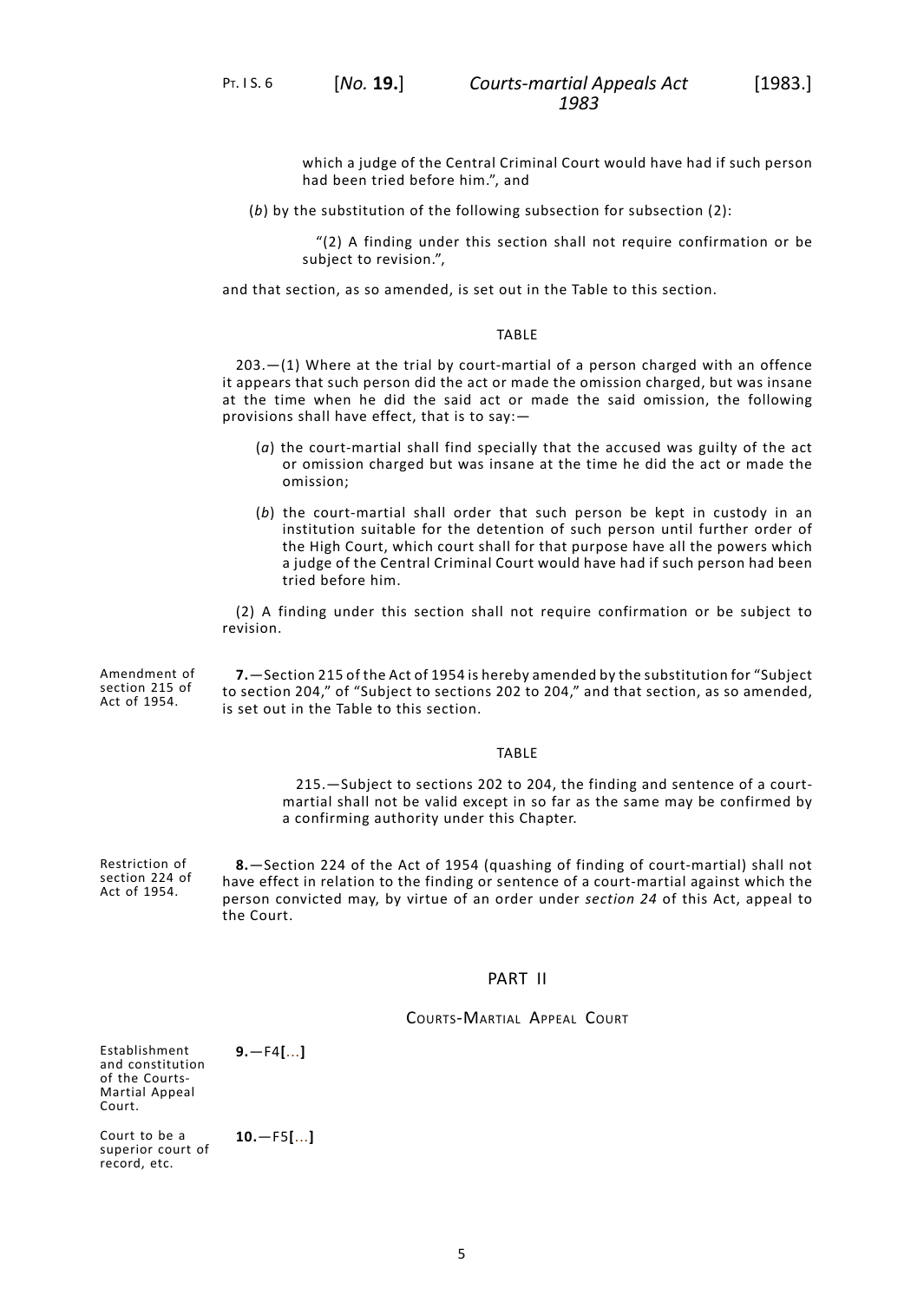<span id="page-9-1"></span><span id="page-9-0"></span>PT. II S. 11 [*No.* **19.**]

<span id="page-9-9"></span><span id="page-9-8"></span><span id="page-9-7"></span><span id="page-9-6"></span><span id="page-9-5"></span><span id="page-9-4"></span><span id="page-9-3"></span><span id="page-9-2"></span>

| Registrar of the<br>Court.                            | $11. - F6$ []                                                                                                                                                                                                                                                                                                                                                                                                                                                                                                                                                                                                                                                 |
|-------------------------------------------------------|---------------------------------------------------------------------------------------------------------------------------------------------------------------------------------------------------------------------------------------------------------------------------------------------------------------------------------------------------------------------------------------------------------------------------------------------------------------------------------------------------------------------------------------------------------------------------------------------------------------------------------------------------------------|
| Sittings and<br>procedure of the<br>Court.            | $12. - F7$ []                                                                                                                                                                                                                                                                                                                                                                                                                                                                                                                                                                                                                                                 |
| Right of appeal to<br>the Court.                      | 13. $-F8[(1)]$ A person convicted by a court-martial may appeal to the Court against<br>the finding or sentence change F9[] of the court-martial or against both such finding<br>and such sentence.                                                                                                                                                                                                                                                                                                                                                                                                                                                           |
|                                                       | $F10[(2)$ A person in respect of whom a finding or order of committal is made under<br>section 202 or 203 of the Act of 1954 may appeal that finding or order of committal<br>to the Court.]                                                                                                                                                                                                                                                                                                                                                                                                                                                                  |
| Appeal to the<br>Supreme Court.                       | $14. - F11$ []                                                                                                                                                                                                                                                                                                                                                                                                                                                                                                                                                                                                                                                |
| Interlocutory<br>applications.                        | $15. - F12$ []                                                                                                                                                                                                                                                                                                                                                                                                                                                                                                                                                                                                                                                |
| Consequential<br>orders of the<br>Court.              | 16. - Where a person convicted by a court-martial gives notice of appeal to the<br>Court, the Court shall have power to make all consequential orders it may think fit,<br>including-                                                                                                                                                                                                                                                                                                                                                                                                                                                                         |
|                                                       | $(a)$ in the case of an appellant who is a member of the Defence Forces, an order<br>suspending the operation of a sentence of F13[] imprisonment or detention<br>pending the determination of the appeal, and                                                                                                                                                                                                                                                                                                                                                                                                                                                |
|                                                       | (b) in the case of an appellant who is not a member of the Defence Forces, an<br>order admitting the appellant to bail on such terms as the Court thinks proper<br>pending the determination of the appeal.                                                                                                                                                                                                                                                                                                                                                                                                                                                   |
| Hearing of appeal<br>by the Court.                    | $17. - (1)$ An appeal to the Court shall be heard and determined by the Court on the<br>proceedings of the trial of the appellant, with power to the Court to hear new or<br>additional evidence and to refer any matter for report by the F14[military judge<br>presiding at the court-martial] by which the appellant was tried.                                                                                                                                                                                                                                                                                                                            |
|                                                       | $(2)$ F15 $[]$                                                                                                                                                                                                                                                                                                                                                                                                                                                                                                                                                                                                                                                |
| Jurisdiction of<br>the Court.                         | $18.-F16[]$                                                                                                                                                                                                                                                                                                                                                                                                                                                                                                                                                                                                                                                   |
| Finding of guilty<br>but insane.                      | 19. If on any appeal F17[(other than an appeal under sections 203B to 203D<br>(inserted by the Defence (Amendment) Act 2007) of the Act of 1954)] it appears to<br>the Court that, although the appellant did the act or made the omission charged<br>against him, he was insane at the time when the act was done or the omission was<br>made so as not to be responsible according to law for the act or omission, the Court<br>may quash the sentence passed at the trial and order the appellant to be kept in<br>custody in like manner as if the case had been determined by the Court of Criminal<br>Appeal on appeal from a conviction on indictment. |
| F18[Appeals<br>(mental disorder<br>at time of trial). | 19A. - Where an appeal is made to the Court under section 203B (inserted by the<br>Defence (Amendment) Act 2007) of the Act of 1954 from a finding by a court-martial<br>pursuant to section 202 of that Act, the Court shall, if it allows the appeal, order that<br>the appellant be tried or retried, as the case may be, by court-martial for the offence<br>alleged. ]                                                                                                                                                                                                                                                                                   |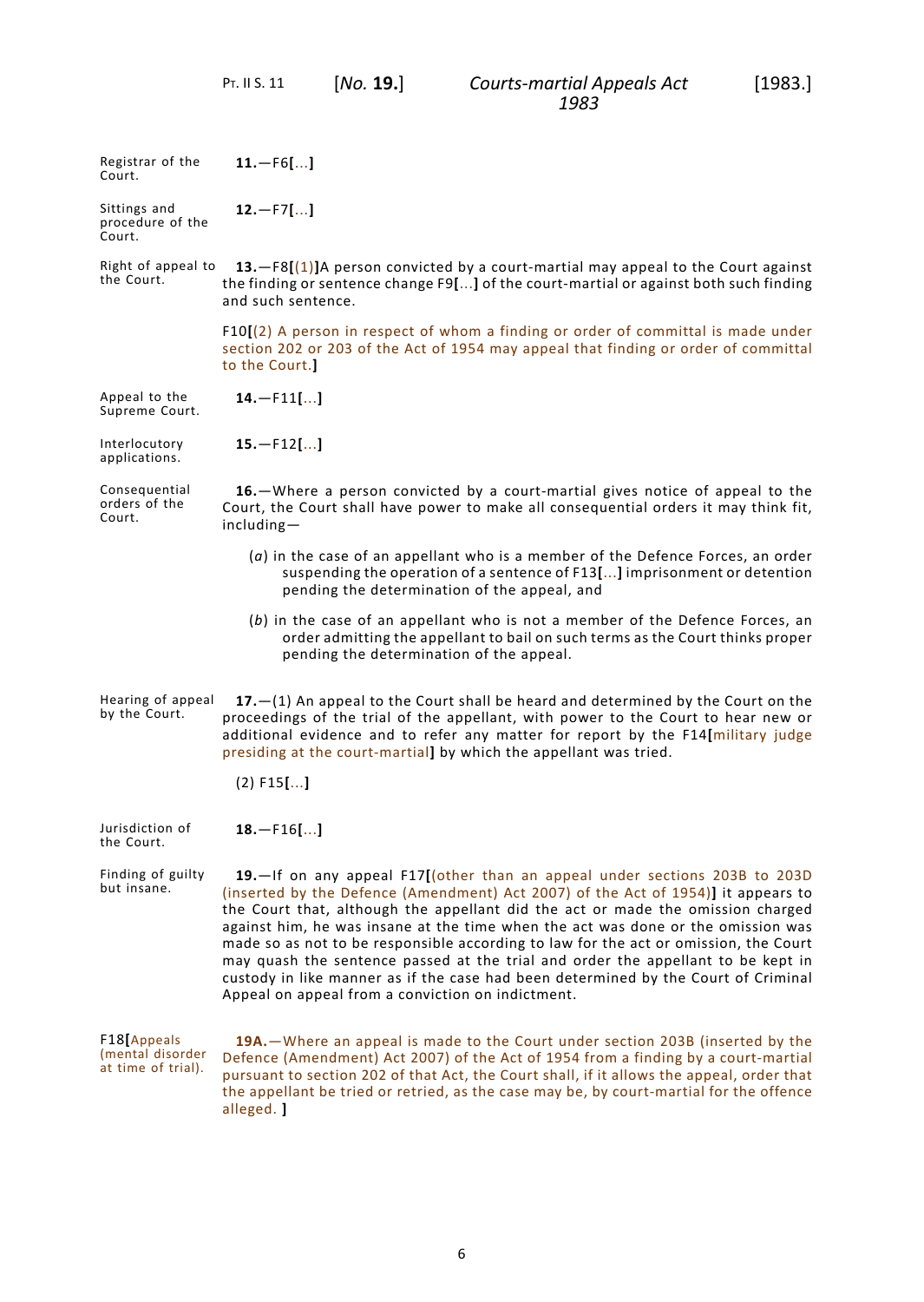F19**[** Appeals (mental disorder at time of commission of offence).

<span id="page-10-0"></span>**19B.**—(1) A person tried for an offence by court-martial and found not guilty by reason of insanity may appeal to the Court against the finding on all or any of the following grounds:

- (*a*) that it was not proved that the person did the act or made the omission in question;
- (*b*) that the person was not, at the time when he did the act or made the omission, suffering from a mental disorder of the nature referred to in section 203(1) of the Act of 1954;
- (*c*) that the military judge ought to have made a finding in respect of the person that he was unfit to take his trial.

(2) If on an appeal to the Court on the ground referred to in subsection (1)(*a*) of this section, the Court is satisfied that it was not established that the appellant did the act or made the omission in question it shall order that the appellant be acquitted.

(3) If, on an appeal to the Court on the ground referred to in subsection (1)(*b*) of this section, the Court is satisfied that the appellant did the act or made the omission alleged but having considered the evidence or any new evidence relating to the mental condition of the appellant given by a consultant psychiatrist is satisfied that he was not suffering from a mental disorder of the nature referred to in section 203(1) of the Act of 1954, the Court shall substitute a verdict of guilty of the offence charged or of any other offence of which it is satisfied that the person could (by virtue of the charge) and ought to have been convicted, and shall have the like powers of punishing or otherwise dealing with the person as the court-martial concerned would have had if the person had been convicted of the offence in respect of which the verdict of guilty has been so substituted.

(4) If, on appeal to the Court on the ground set out at subsection  $(1)(c)$  of this section, the Court is satisfied that the appellant ought to have been found unfit to take his trial it shall make a finding to that effect and, in that case the provisions of section 202(1)(*b*) of the Act of 1954 shall apply.

(5) If on appeal to the Court, the Court is satisfied, having considered the evidence or any new evidence relating to the mental condition of the appellant, that he was at the time that the offence alleged was committed suffering from a mental disorder of the nature referred to in section 203(1) of the Act of 1954 and that but for that disorder the appellant would have been found guilty of the offence charged or of another offence of which the person could have been found guilty by virtue of the charge, the Court shall dismiss the appeal.

(6) In this section and in section 19C of this Act 'consultant psychiatrist' has the same meaning as in the Mental Health Act 2001.**]**

F20**[** Appeals (supplementary provisions).

**19C.**—(1) Where an appeal is made to the Court against a decision by a court-martial to make or not to make an order of committal under section 202(1)(*b*) or 203(2) of the Act of 1954, the Court may, having considered the evidence or any new evidence relating to the mental condition of the person charged given by a consultant psychiatrist, make such order, being an order that it was open to the court-martial to make, as it considers appropriate and, without prejudice to the provisions of section 13 of the Criminal Law (Insanity) Act 2006 relating to the review of orders of committal, no further appeal shall lie from an order made on an appeal under this section.

(2) Where the Court allows an appeal against a conviction or against a verdict of not guilty by reason of insanity on the ground that the appellant ought to have been found unfit to take his trial, or allows an appeal against a conviction on the ground that the appellant ought to have been found not guilty by reason of insanity, it shall have the same powers to deal with the appellant as the court-martial concerned would have had under section 202 or 203 of the Act of 1954 if it had come to the same conclusion.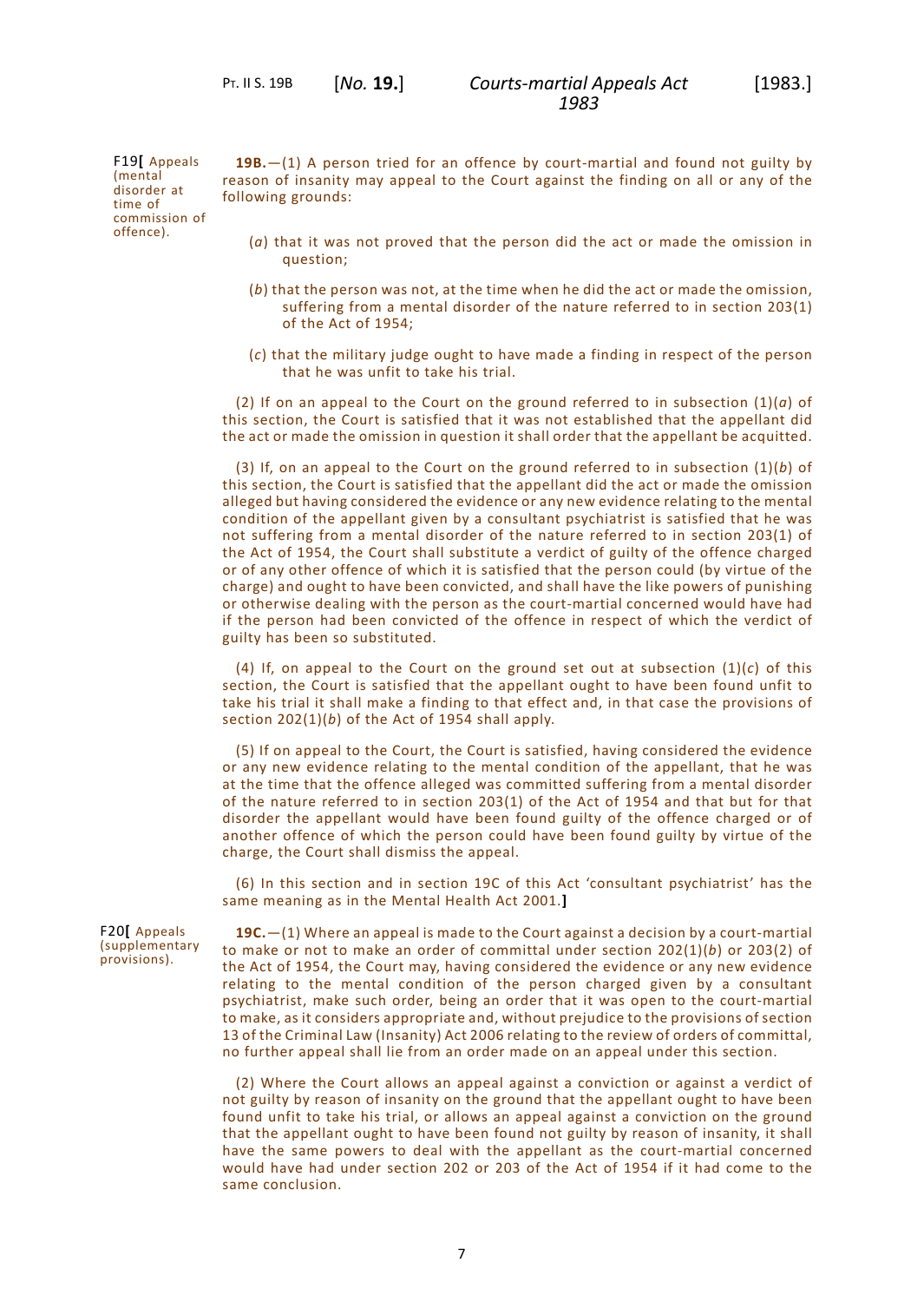PT. II S. 19C [*No.* **19.**]

*Courts-martial Appeals Act* [1983.] *1983*

<span id="page-11-5"></span><span id="page-11-4"></span><span id="page-11-3"></span><span id="page-11-2"></span><span id="page-11-1"></span><span id="page-11-0"></span>

|                                                          | (3) All ancillary and procedural provisions contained in a statute or an instrument<br>made under statute relating to appeals against convictions, including provisions<br>relating to leave to appeal, shall apply with the necessary modifications to appeals<br>under sections 19A and 19B of this Act and subsection (1) of this section.                                                                                                                    |
|----------------------------------------------------------|------------------------------------------------------------------------------------------------------------------------------------------------------------------------------------------------------------------------------------------------------------------------------------------------------------------------------------------------------------------------------------------------------------------------------------------------------------------|
|                                                          | (4) The powers of the Court in an appeal under section 19A or 19B of this Act or<br>subsection (1) of this section shall include the power to make any such order as may<br>be necessary for the purpose of doing justice in accordance with the provisions of<br>this Act and the Criminal Law (Insanity) Act 2006.]                                                                                                                                            |
| Convictions and<br>sentences of the<br>Court, etc.       | $20 - (1)$ Where on any appeal the Court substitutes a conviction of a different<br>offence or substitutes a different sentence, that conviction or sentence shall, for the<br>purposes of the Defence Acts, 1954 to 1979, and any instrument made thereunder,<br>be deemed to be a duly confirmed finding or sentence of a court-martial.                                                                                                                       |
|                                                          | (2) Notwithstanding section 206 of the Act of 1954, the Court may by order provide<br>for the date on which a sentence substituted by it, or passed by a court-martial and<br>not varied by the Court, shall commence or take effect.                                                                                                                                                                                                                            |
| Postponement of<br>execution of<br>sentence of<br>death. | $21. - F21$ []                                                                                                                                                                                                                                                                                                                                                                                                                                                   |
| Defence of<br>appeal.                                    | 22. The defence of an appeal under this Part of this Act shall be undertaken by<br>F22[the Director of Military Prosecutions].                                                                                                                                                                                                                                                                                                                                   |
| F23 Case stated<br>for the Court on<br>question of law.  | 22A. - Where an appeal is made to the summary court-martial under section 178E<br>(inserted by the Defence (Amendment) Act 2007) of the Act of 1954, the military<br>judge-                                                                                                                                                                                                                                                                                      |
|                                                          | (a) shall, if requested by the appellant or the respondent, unless the military judge<br>considers the request frivolous, and                                                                                                                                                                                                                                                                                                                                    |
|                                                          | (b) may, without request,                                                                                                                                                                                                                                                                                                                                                                                                                                        |
|                                                          | refer any question of law arising in that appeal to the Court for determination in<br>accordance with this Act.]                                                                                                                                                                                                                                                                                                                                                 |
| F24 Review of<br>certain<br>sentences.                   | 22B. - (1) An application by the Director of Military Prosecutions under section 212B<br>(inserted by the Defence (Amendment) Act 2007) of the Defence Act 1954 to review<br>a sentence awarded by a court-martial shall be made, on notice given to the convicted<br>person, within 28 days or such longer period not exceeding 56 days as the Court may,<br>on application to it in that behalf, determine, from the day on which the sentence<br>was awarded. |
|                                                          | (2) On such an application, the Court may either-                                                                                                                                                                                                                                                                                                                                                                                                                |
|                                                          | $(a)$ quash the sentence and in its place award to the convicted person the sentence<br>it considers appropriate, being a sentence which could have been awarded<br>to him by the court-martial concerned, or                                                                                                                                                                                                                                                    |
|                                                          | (b) refuse the application.]                                                                                                                                                                                                                                                                                                                                                                                                                                     |
| Rules of court.                                          | 23. - The Superior Courts Rules Committee shall, with the concurrence of the Minister<br>for Justice, make rules of court for the purposes of this Part of this Act.                                                                                                                                                                                                                                                                                             |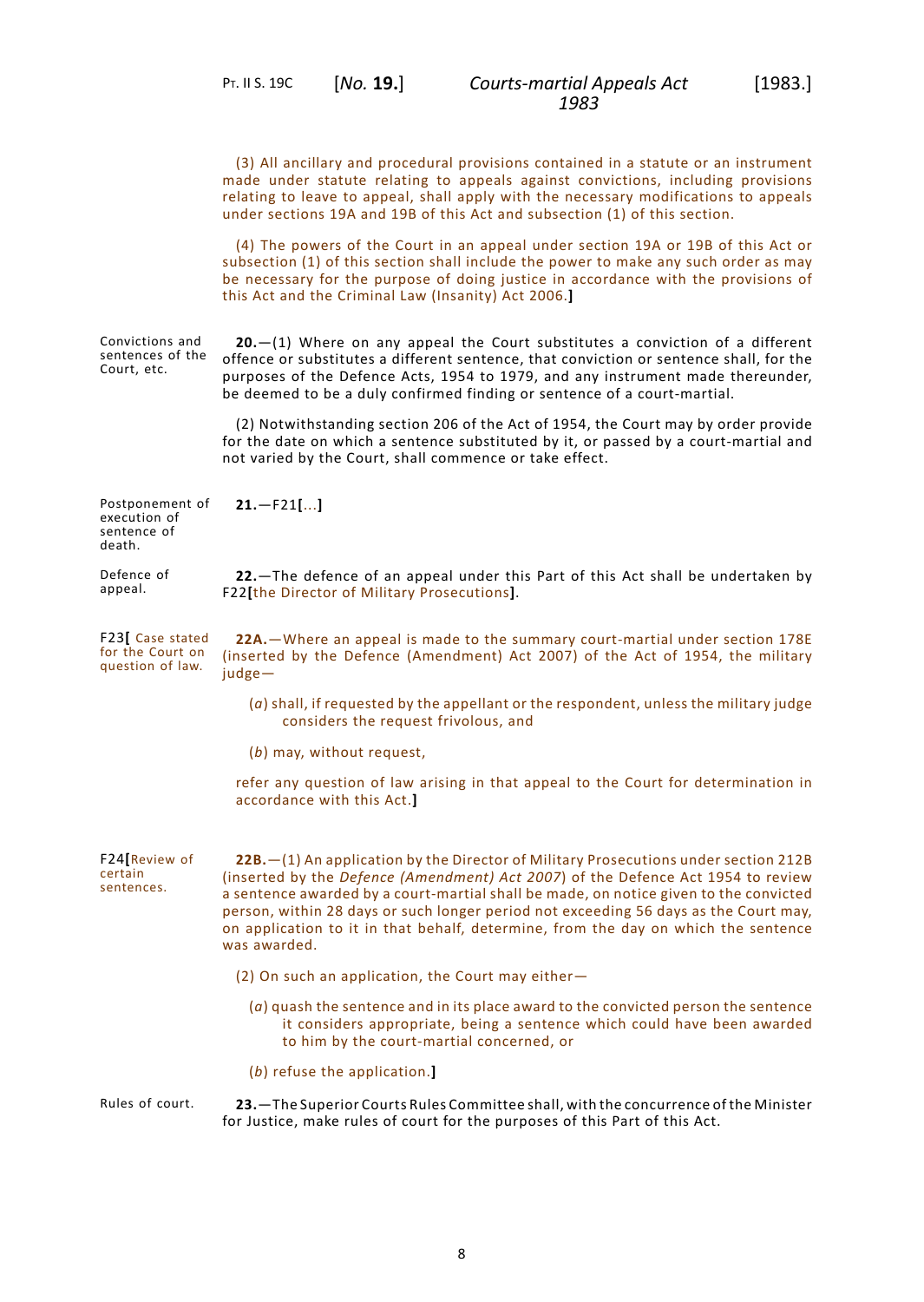PT. II S. 23A. [*No.* **19.**]

<span id="page-12-1"></span>1947. **]**

F25**[** Section 23: supplemental provisions. **23A**.— Without prejudice to the generality of section 23, rules of court made under that section may, in relation to the functions of a military judge provided for in those rules, include provisions required for the performance of the functions of a military judge by a Circuit Judge who, pursuant to section 184LA of the Act of 1954 is temporarily designated to perform such functions under section 11A of the Act of

Application of *[Part](#page-8-2) II*. **24.**—The provisions of this Part of this Act shall have effect in relation to convictions by courts-martial of which the findings are or were promulgated on or after such day (whether before or after the passing of this Act) as the Minister may fix by order under this section.

# PART III

LEGAL AID

Definitions for *[Part](#page-12-0) III*.

<span id="page-12-2"></span><span id="page-12-0"></span>**25.**—In this Part of this Act—

**26.**—Where—

"legal aid certificate" means a legal aid (preliminary proceedings) certificate, a legal aid (court-martial) certificate, F26**[**a legal aid (court-martial appeal) certificate**]** or a legal aid (Supreme Court) certificate;

<span id="page-12-3"></span>"the prescribed authority" means the person prescribed by regulations under *[section](#page-16-3) [33](#page-16-3)* of this Act to be the prescribed authority for the purposes of this Part of this Act.

Legal aid (preliminary proceedings) certificate.

- (*a*) a person (in this section referred to as "the accused") is charged with an offence against military law, and
- F27**[**(b) any of the provisions of the Act of 1954 or any instrument made under that Act permit the accused to be represented by counsel or by a solicitor at the investigation of the charge or the taking down of the evidence pursuant to any such provisions or instrument (or at both such investigation and such taking down of evidence),**]**

then, if it appears to the prescribed authority—

- (i) that the means of the accused are insufficient to enable him to obtain legal aid, and
- (ii) that by reason of the gravity of the charge or of exceptional circumstances it is essential in the interests of justice that he should have legal aid at the investigation of the charge or the taking down of the evidence (or at both such investigation and such taking down of evidence),

<span id="page-12-4"></span>the prescribed authority shall, on application being made to him in that behalf, grant in respect of the accused a certificate for free legal aid (in this Part of this Act referred to as "a legal aid (preliminary proceedings) certificate") and thereupon the accused shall be entitled to such aid and to have a solicitor and (where he is charged with F28**[**an offence for which a person would be required on conviction to be sentenced to imprisonment for life**]** and the prescribed authority thinks fit) counsel assigned to him for such investigation or such taking down of evidence (or both such investigation and such taking down of evidence) in such manner as may be prescribed by regulations under *[section](#page-16-3) 33* of this Act.

Legal aid (courtmartial) certificate. **27.**—(1) Where— F29 $[$  (*a*) a person (in this section referred to as 'the accused')—

9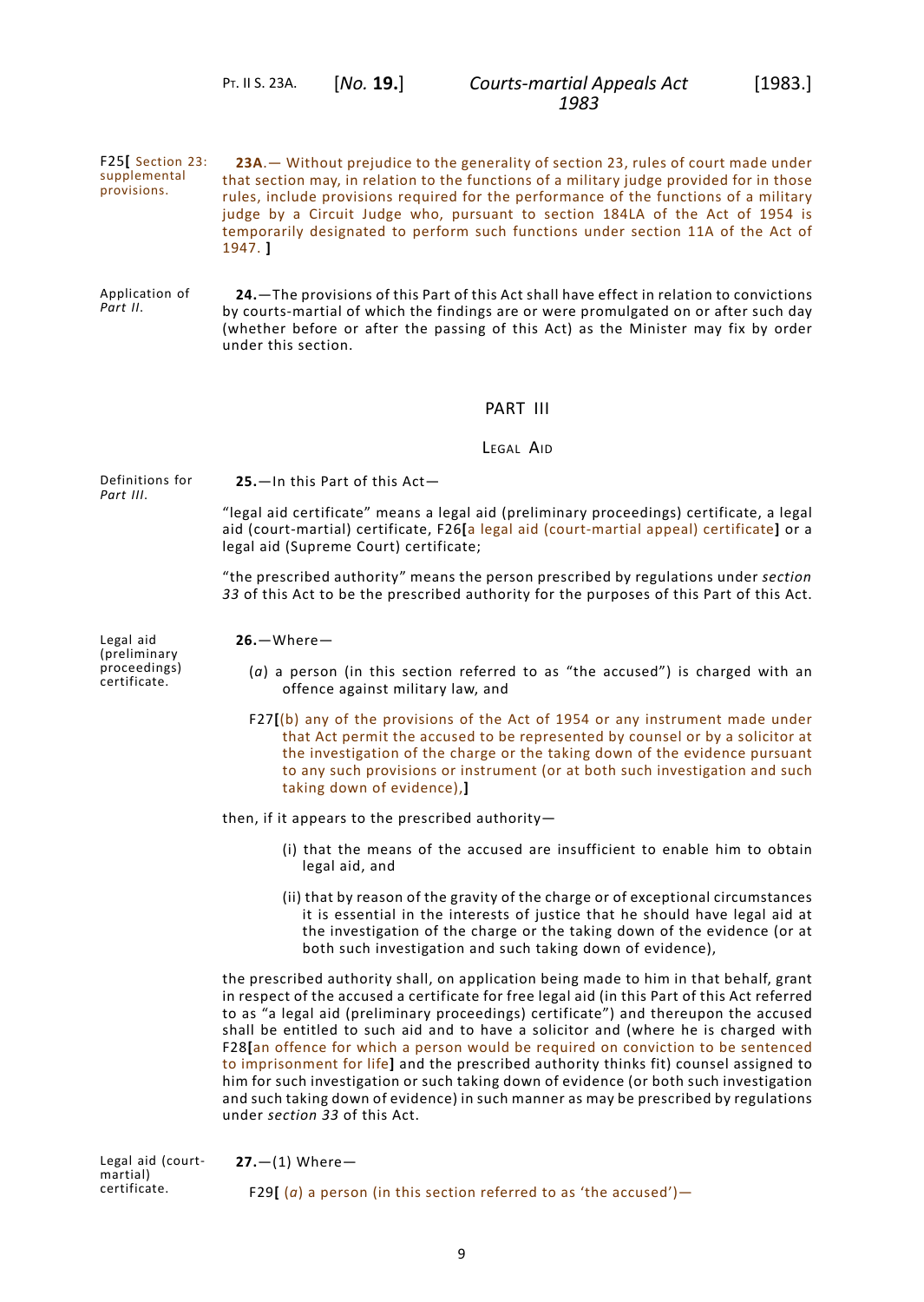- (i) is, at the direction of the Director of Military Prosecutions, to be tried by court-martial, or
- (ii) appeals to the summary court-martial pursuant to section 178E (inserted by the *Defence (Amendment) Act 2007*) of the Act of 1954,

and**]**

(*b*) a certificate for free legal aid (in this Part of this Act referred to as "a legal aid (court-martial) certificate") is granted in respect of the accused by the prescribed authority,

the accused shall be entitled to free legal aid in the preparation and conduct of his defence at the trial F30**[**or of his appeal, as the case may be,**]** and to have a solicitor and (where the prescribed authority thinks fit) counsel assigned to him for that purpose in such manner as may be prescribed by regulations under *[section](#page-16-3) 33* of this Act.

(2) A legal aid (court-martial) certificate shall be granted in respect of the accused if (but only if)—

- (*a*) application is made therefor,
- (*b*) it appears to the prescribed authority that the means of the accused are insufficient to enable him to obtain legal aid, and
- (*c*) either—
	- (i) the trial is on F31**[**a charge of an offence for which a person would be required on conviction to be sentenced to imprisonment for life**]**, or
	- (ii) it appears to the prescribed authority that, having regard to all the circumstances of the case (including the nature of such defence, if any, as may have been set up F32**[**or appeal, as the case may be**]**), it is essential in the interests of justice that the accused should have legal aid in the preparation and conduct of his defence at the trial F33**[**or of his appeal, as the case may be**]**.

#### <span id="page-13-0"></span>**27A.**—(1) Where—

- (*a*) a person appeals to the summary court-martial under section 178E (inserted by the *Defence (Amendment) Act 2007*) of the Act of 1954 and the military judge before whom the appeal is heard refers a question of law arising in the proceedings to the Court pursuant to section 22A of this Act, and
- (*b*) a certificate for free legal aid (in this Part of this Act referred to as 'a legal aid (case stated) certificate') is granted in respect of the person by the prescribed authority or under subsection (3) of this section,

the person shall be entitled to free legal aid in the preparation and conduct of his case in relation to the case stated and to have a solicitor and counsel assigned to him for that purpose in such manner as may be prescribed by regulations under section 33 of this Act.

(2) A legal aid (case stated) certificate shall be granted in respect of the person concerned if (but only if)—

- (*a*) application is made therefor,
- (*b*) it appears to the prescribed authority that the means of the person are insufficient to enable him to obtain legal aid, and

F34**[** Legal aid (case stated) certificate.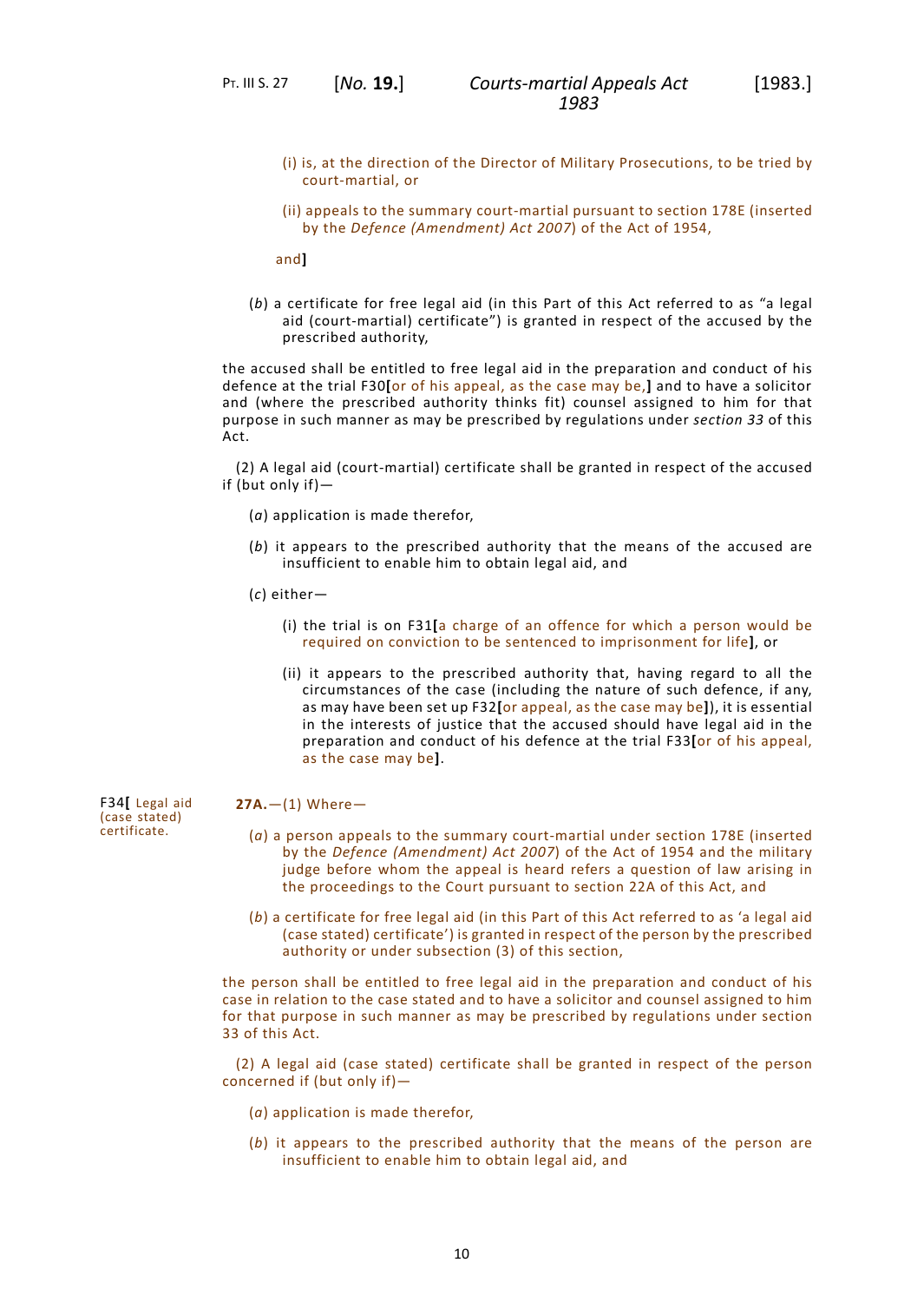(*c*) it appears to the prescribed authority that, by reason of the serious nature of the offence with which the person is charged or of exceptional circumstances, it is essential in the interests of justice that a legal aid (case stated) certificate should be granted in respect of the person.

(3) Where, in relation to a case stated, a person is refused a legal aid (case stated) certificate by the prescribed authority, he may apply for the certificate to the Court either—

- (*a*) by letter addressed to the registrar of the Court setting out the facts of the case and the grounds of the application, or
- (*b*) to the Court itself,

and the Court shall grant the certificate if (but only if)—

- (i) it appears to the Court that the means of the person are insufficient to enable him to obtain legal aid, and
- <span id="page-14-0"></span>(ii) it appears to the Court that, by reason of the serious nature of the offence with which the person is charged or of exceptional circumstances, it is essential in the interests of justice that a legal aid (case stated) certificate should be granted in respect of the person. **]**

#### Legal aid (Courts-**28.**—(1) Where—

Court) certificate.

Martial Appeal

- F35**[** ( $a$ ) a person (in this section referred to as 'the accused')
	- (i) is convicted by a court-martial, or
	- (ii) is found to be unfit to take his trial pursuant to section 202 of the Act of 1954, or
	- (iii) is found not guilty by reason of insanity pursuant to section 203 of the Act of 1954,

and**]**

(*b*) a certificate for free legal aid (in this Part of this Act referred to as "F36**[**a legal aid (court-martial appeal) certificate**]**") is granted in respect of the accused by the prescribed authority or under *subsection (3)* of this section,

the accused shall be entitled to free legal aid in the preparation and conduct of an appeal against the finding or sentence of the court-martial or against both such finding and such sentence F37**[**or against a decision by a court-martial to make or not to make an order of committal under section 202(1)(*b*) or section 203(2) of the Act of 1954**]** and to have a solicitor and counsel assigned to him for that purpose in such manner as may be prescribed by regulations under *[section](#page-16-3) 33* of this Act.

(2) F36**[**A legal aid (court-martial appeal) certificate**]** shall be granted in respect of the accused if (but only if)—

- (*a*) application is made therefor,
- (*b*) it appears to the prescribed authority that the means of the accused are insufficient to enable him to obtain legal aid, and
- (*c*) either—
	- (i) the conviction is F38**[**an offence for which a person would be required on conviction to be sentenced to imprisonment for life**]**, or
	- (ii) it appears to the prescribed authority that, by reason of the serious nature of the offence or of exceptional circumstances, it is essential in the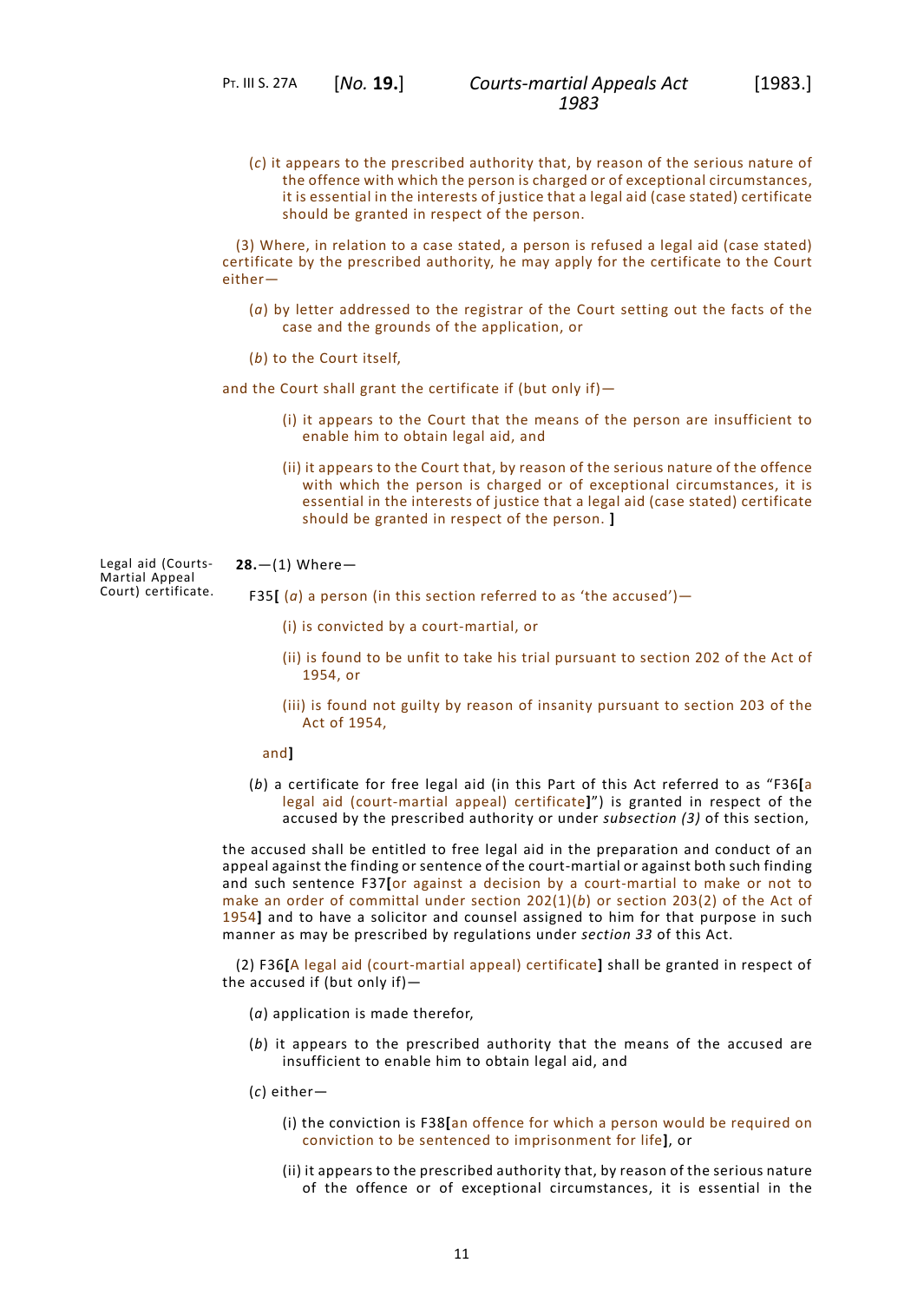PT. III S. 28 [*No.* **19.**]

interests of justice that the accused should have legal aid in the preparation and conduct of an appeal.

(3) Where the accused is refused F36**[**a legal aid (court-martial appeal) certificate**]** by the prescribed authority, he may apply for the certificate to the Court either—

- (*a*) by letter addressed to the registrar of the Court setting out the facts of the case and the grounds of the application, or
- (*b*) to the Court itself,

and the Court shall grant the certificate if (but only if)—

- (i) it appears to the Court that the means of the accused are insufficient to enable him to obtain legal aid, and
- (ii) either—
	- (I) the conviction is of F39**[**an offence for which a person would be required on conviction to be sentenced to imprisonment for life**]**, or
	- (II) it appears to the Court that, by reason of the serious nature of the offence or of exceptional circumstances, it is essential in the interests of justice that the accused should have legal aid in the preparation and conduct of an appeal.

#### <span id="page-15-0"></span>**29.**—(1) Where—

- (a) a person (in this section referred to as "the accused") is charged with an offence against military law,
- (b) an appeal is brought to the Supreme Court from a determination of the Court in relation to the offence or the punishment (if any) imposed in respect thereof, and
- (c) a certificate for free legal aid (in this Part of this Act referred to as "a legal aid (Supreme Court) certificate") is granted in respect of the accused by the Court or under subsection (3) of this section,

the accused shall be entitled to free legal aid in the preparation and conduct of his case in relation to the appeal and to have a solicitor and counsel assigned to him for that purpose in such manner as may be prescribed by regulations under section 33 of this Act.

- (2) A legal aid (Supreme Court) certificate shall be granted if (but only if)—
	- (a) application is made therefor, and
	- (b) it appears to the Court that the means of the accused are insufficient to enable him to obtain legal aid.

(3) Where the accused is refused a legal aid (Supreme Court) certificate by the Court, he may apply for the certificate to the Supreme Court either—

- (a) by letter addressed to the registrar of the Supreme Court setting out the facts of the case and the grounds of the application, or
- (b) to the Supreme Court itself,

and the Supreme Court shall grant the certificate if (but only if) it appears to that court that the means of the accused are insufficient to enable him to obtain legal aid.

Legal aid (Supreme Court) certificate.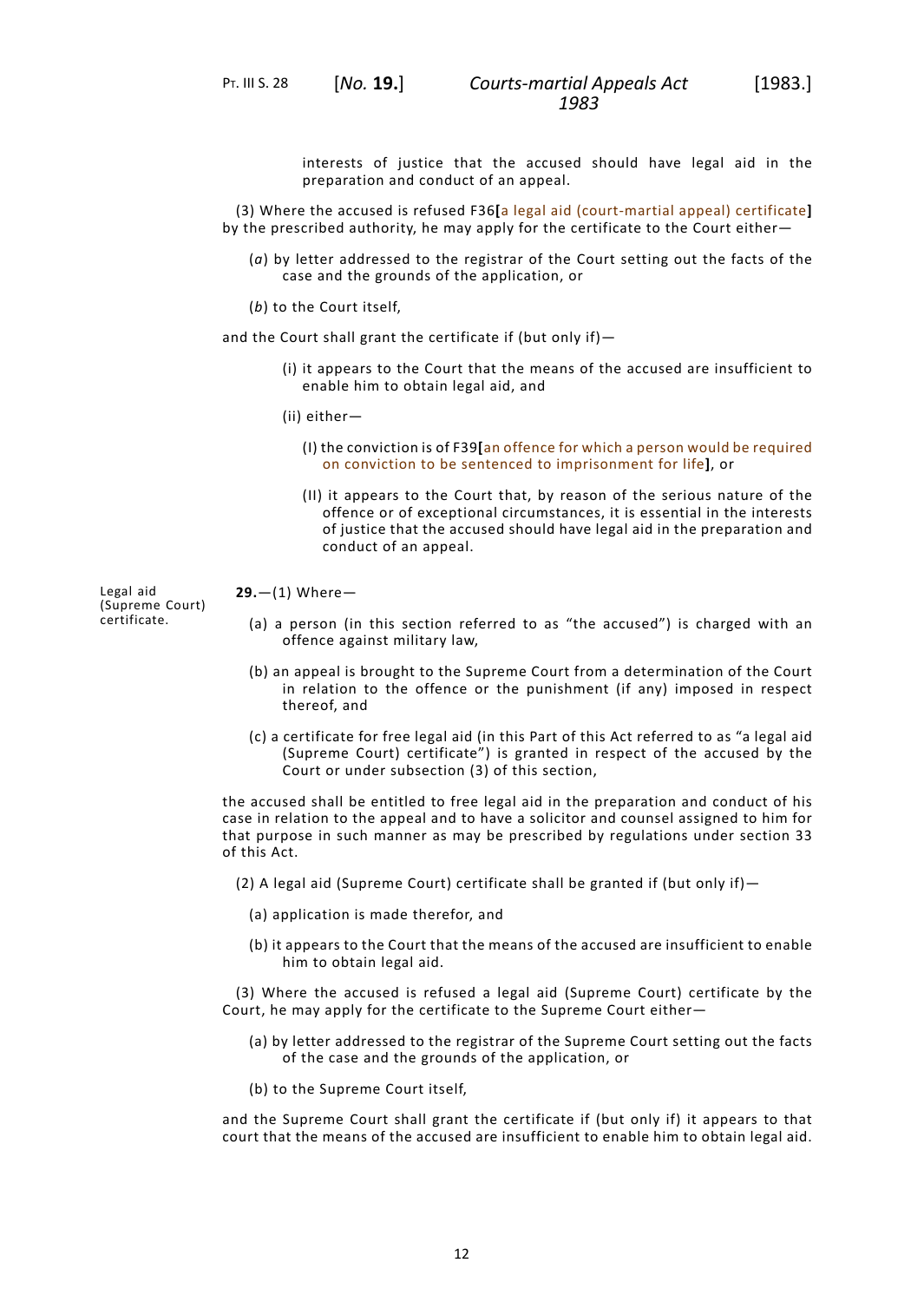<span id="page-16-0"></span>PT. III S. 30 [*No.* **19.**]

<span id="page-16-1"></span>Payment of expenses of legal aid. **30.**—(1) Where a legal aid (preliminary proceedings) certificate has been granted in respect of a person, any fees, costs or other expenses properly incurred in preparing and conducting the person's case in relation to the proceedings to which the certificate relates shall, subject to regulations under *[section](#page-16-3) 33* of this Act, be paid out of moneys provided by the Oireachtas. (2) Where a legal aid (court-martial) certificate has been granted in respect of a person, any fees, costs or other expenses properly incurred in preparing and conducting the defence to which the certificate relates shall, subject to regulations under *[section](#page-16-3) [33](#page-16-3)* of this Act, be paid out of moneys provided by the Oireachtas. (3) Where F41**[**a legal aid (court-martial appeal) certificate**]** or a legal aid (Supreme Court) certificate has been granted in respect of a person, any fees, costs or other expenses properly incurred in preparing and conducting the person's case in relation to the appeal to which the certificate relates shall, subject to regulations under *[section](#page-16-3) [33](#page-16-3)* of this Act, be paid out of moneys provided by the Oireachtas. Restriction of *[section](#page-9-7) 18*. **31.**—(1) Where a legal aid (preliminary proceedings) certificate or a legal aid (courtmartial) certificate has been granted in respect of a person, the Court shall not have jurisdiction under *[section](#page-9-7) 18* of this Act to award costs to the person in respect of proceedings in relation to which the certificate applies. (2) Where F43**[**a legal aid (court-martial appeal) certificate**]** has been granted in respect of a person, the Court shall not have jurisdiction under *[section](#page-9-7) 18* of this Act to award costs to the person in respect of court proceedings in relation to which the certificate applies. Statement as to means. **32.**—Before a person is granted a legal aid certificate he may be required by the prescribed authority, the court or the judge, as the case may be, granting the certificate to furnish a written statement in such form as may be prescribed by the Minister by regulations under *[section](#page-16-3) 33* of this Act about matters relevant for determining whether his means are insufficient to enable him to obtain legal aid. Regulations. **33.**—(1) The Minister may make regulations for carrying this Part of this Act into effect and the regulations may, in particular, prescribe— (*a*) the form of legal aid certificates, (*b*) the rates or scales of payment of any fees, costs or other expenses payable out of moneys provided by the Oireachtas pursuant to such certificates, and

> <span id="page-16-3"></span><span id="page-16-2"></span>(*c*) the manner in which solicitors and counsel are to be assigned pursuant to such certificates.

(2) Regulations under this section in relation to the matters specified in *paragraph (b)* of *subsection (1)* of this section shall not be made without the consent of the Minister for Finance.

F44**[**(2A) Without prejudice to the generality of subsection (1), regulations under this section may, in relation to the functions of a military judge provided for in those regulations, include provisions required for the performance of the functions of a military judge by a Circuit Judge who, pursuant to section 184LA of the Act of 1954 is temporarily designated to perform such functions under section 11A of the Act of 1947. **]**

(3) Every regulation made by the Minister under this section shall be laid before each House of the Oireachtas as soon as may be after it is made and, if a resolution annulling the regulation is passed by either such House within the next subsequent twenty-one days on which that House has sat after the regulation is laid before it, the regulation shall be annulled accordingly but without prejudice to anything previously done thereunder.